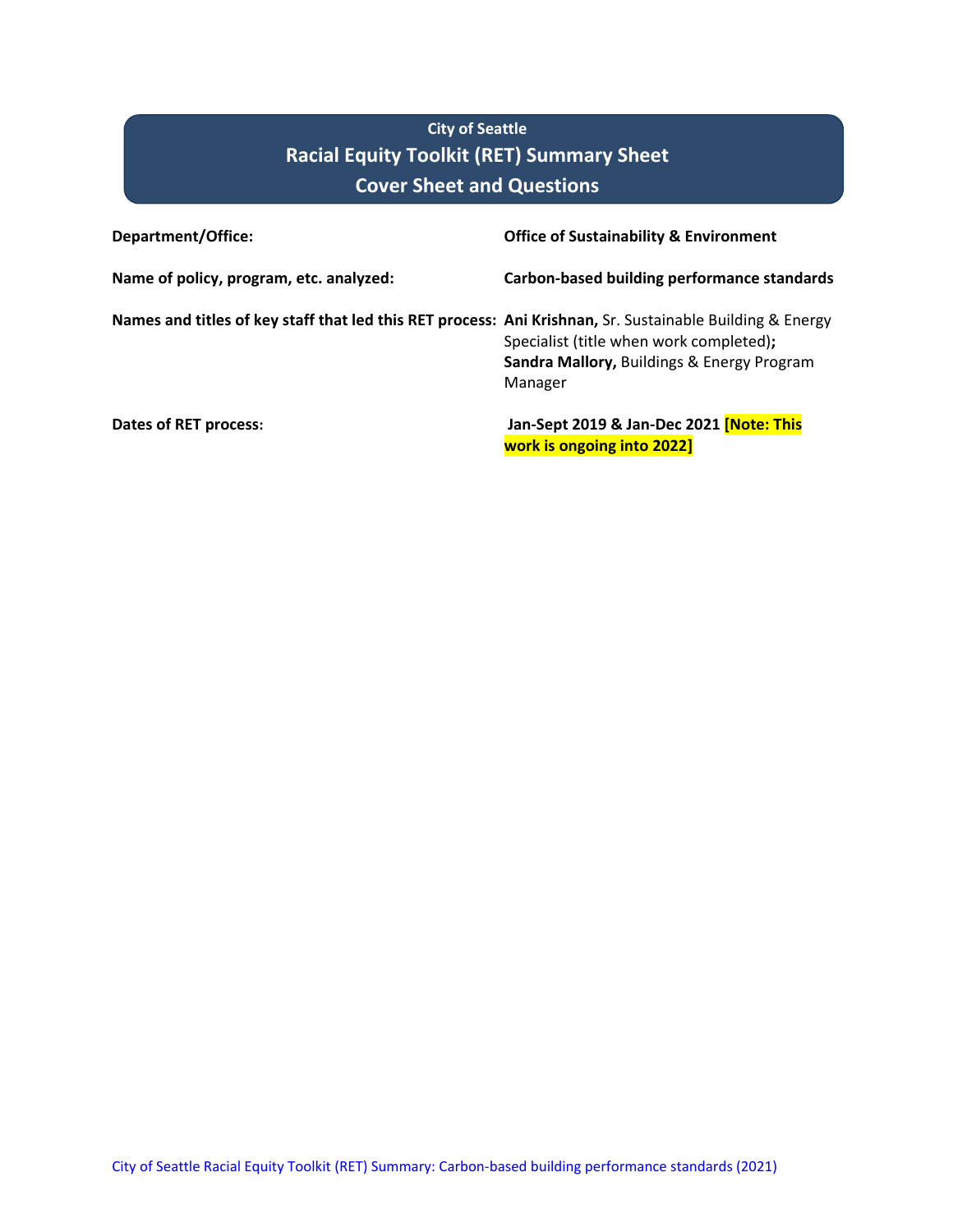# **Carbon-based building performance standards RET Summary Sheet Questions**

## **1. Describe the project, program, policy or budgetary decision that you assessed using the Racial Equity Toolkit.**

Develop carbon-based performance standards policy for existing commercial and multifamily buildings 20,000 sq.ft. and larger. The policy will contribute to the 2013 Climate Action Plan target to achieve a 40% reduction in building-related emissions by 2030 to be net zero carbon by 2050. Per Executive Order 2021-09: Driving Accelerated Climate Action, "OSE shall develop carbon-based building performance standards for existing commercial and multifamily buildings 20,000 sq. ft. or larger. OSE shall immediately commence inclusive stakeholder engagement necessary to develop this legislation, with a draft ordinance due to the Mayor's Office by July 1, 2022."

#### **2. List the racial equity outcome(s) that you set in Step 1 of the RET process.**

- include equity-focused support services for low-resource building owners, particularly alleviating cost impacts on affordable housing and small businesses;
- minimize the risk of displacement and ensure Seattle's Black, Indigenous, and people of color (BIPOC) communities benefit from healthier living and working spaces; and
- provide clean energy career initiatives to maximize the economic benefits and opportunities of the generated economic activity for BIPOC and women.

## **3. Which stakeholders (groups and/or key individuals) did you engage in this RET? In what ways did you engage them?**

In 2019, a series of equity focused conversations were held with an interdepartmental staff from OPCD, OED, OCR, SDCI, SCL. The goal of our internal meetings was to develop a draft set of racially equitable outcomes, draw up a list of stakeholders to be engaged, identify data available (and data gaps) to help with analysis, and incorporating racial impacts in discussions around policy scope. Engagement occurred in the form of one-on-one meetings, team meetings, and one workshop which included an equity mapping exercise.

External stakeholder engagement with by the City around a potential carbon policy for existing buildings was put on hold during 2020-2021 due to Covid impacts on building owners and community generally. However, the Northwest Energy Coalition (NWEC), as part of their partnership with us through the American Cities Climate Challenge was able to conduct about 50 interviews of building owners, service providers and others to seek input on building energy retrofits generally and specifically to seek input on the recently passed WA State Clean Buildings Standards, which requires that larger commercial buildings meet specific energy performance targets. NWEC's efforts included some owners of smaller buildings and nonprofits, and some limited discussions with small business owners.

With OSE having now been given explicit direction in the Nov. 2021 Climate EO to conduct inclusive stakeholder engagement, we are designing a strategy to ensure we work with a diverse set of building owners, energy professionals, tenants and labor representatives. The DRAFT strategy includes:

- Technical Advisory Group (6 meetings), with invitations to building owner representatives from affordable housing, non-profit community-oriented and BIPOC serving facilities, environmental justice organizations, and labor.
- Public Open Houses (2)
- Focused conversations with key organizations, including environmental justice and CBOs